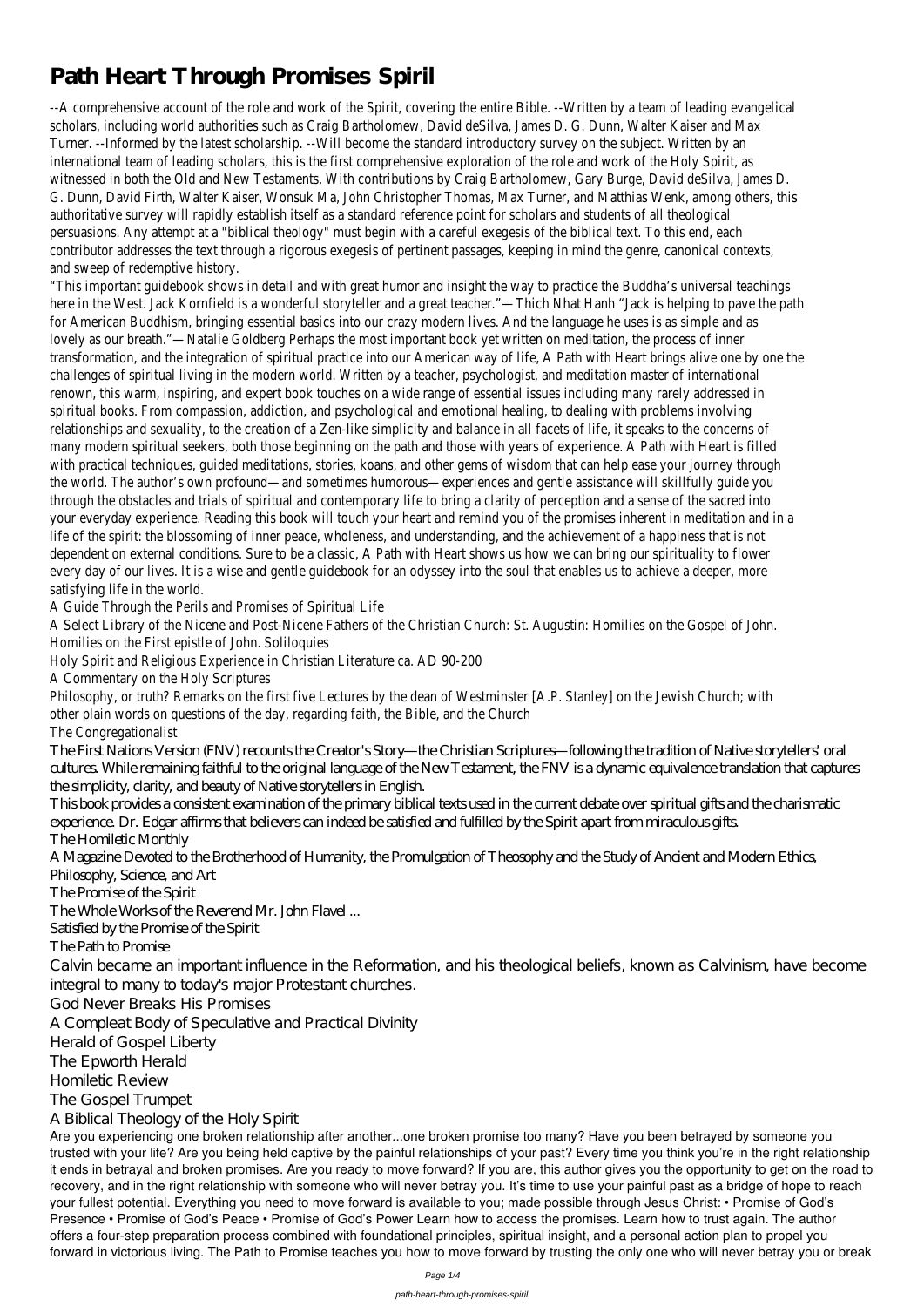his promises. This is your opportunity to live a purposeful life with the assurance of an expected end.

Paradoxes have become characteristic of the world we live in - poverty and privilege, empire and oppression, migration and enclaveseeking, war and peace, justice and injustice, reconciliation and revenge. During the 2016 Societas Homiletica annual conference held in South Africa, these paradoxes served as a rediscovery of the calling of preachers to deliver the promise that lies within life's contradictions. A divine promise brought forth by the grace of God and the gospel of Christ - embodied in and through us by the Spirit of Christ. This promise may take many forms and calls for discernment and often interrupts the status quos in surprising, shocking ways. It is a promise that interrupts, in order to comfort.

"If the trumpet give an uncertain sound, who shall prepare himself to the battle?"—1 Corinthians 14:8 THE volume now in the reader's hands consists of a series of papers, systematically arranged, on the leading truths of Christianity which are "necessary to salvation." Few, probably, will deny that there are some things in religion about which we may think other people hold very erroneous views, and are, notwithstanding, in no danger of being finally lost. About baptism and the Lord's Supper,—about the Christian ministry,—about forms of prayer and modes of worship,—about the union of Church and State,—about all these things it is commonly admitted that people may differ widely, and yet be finally saved. No doubt there are always bigots and extreme partisans, who are ready to excommunicate every one who cannot pronounce their Shibboleth on the above-named points. But, speaking generally, to shut out of heaven all who disagree with us about these things, is to take up a position which most thoughtful Christians condemn as unscriptural, narrow; and uncharitable. On the ether hand, there are certain great truths of which some knowledge, by common consent, appears essential to salvation. Such truths are the immortality of the soul,—the sinfulness of human nature, the work of Christ for us as our Redeemer, the work of the Holy Ghost in us,—forgiveness, justification,—conversion,—faith,—repentance,—the marks of a right heart,—Christ's invitations,—Christ's intercession, and the like. If truths like these are not absolutely necessary to salvation, it is difficult to understand how any truths whatever can be called necessary. If people may be saved without knowing anything about these truths, it appears to me that we may throw away our Bibles altogether, and proclaim that the Christian religion is of no use. From such a miserable conclusion I hope most people will shrink back with horror. To open out and explain these great necessary truths,—to confirm them by Scripture,—to enforce them by some appeals to the conscience of all who read this volume,—this is the simple object of the series of papers which is now offered to the public. The name which I have selected will prepare the reader to expect no new doctrines in this volume. It is simple, unadulterated, old-fashioned Evangelical theology. It contains nothing but the "Old Paths" in which the Apostolic Christians, the Reformers, the best English Churchmen for the last three hundred years, and the best Evangelical Christians of the present day, have persistently walked. From these "paths." I see no reason to depart. They are often sneered at and ridiculed, as old-fashioned, effete, worn out, and powerless in the Nineteenth Century. Be it so. "None of these things move me." I have yet to learn that there is any system of religious teaching, by whatever name it may be called, High, or Broad, or Romish, or Neologian, which produces one quarter of the effect on human nature that is produced by the old, despised system of doctrine which is commonly called Evangelical. I willingly admit the zeal, earnestness, and devotedness of many religious teachers who are not Evangelical. But I firmly maintain that the way of the school to which I belong is the "more excellent way." The longer I live the more I am convinced that the world needs no new Gospel, as some profess to think. I am thoroughly persuaded that the world needs nothing but a bold, full, unflinching teaching of the "old paths." The heart of man is the same in every age. The spiritual medicine which it requires is always the same. The same Gospel which was preached by Latimer, and Hooper, and Bradford, ruby Hall, Deviant, Usher, Reynolds, and Hopkins,—by Manton, Brooks, Watson, Charnock, Owen, and Gurnall,—by Romaine, Venn, Grimshaw, Hervey, and Cecil,—this is the gospel which alone will do real good in the present day. The leading doctrines of that gospel are the substance of the papers which compose this volume. They are the doctrines, I firmly believe, of the Bible and the Thirty-nine Articles of the Church of England. They are doctrines which, I find, wear well, and in the faith of them I hope to live and die. I repeat most emphatically that I am not ashamed of what are commonly called "Evangelical principles." Fiercely and bitterly as those principles are assailed on all sides,—loudly and scornfully as some proclaim that they have done their work and are useless in this day, I see no evidence whatever that they are defective or decayed, and I see no reason for giving them up. No doubt other schools of thought produce great outward effects on mankind, gather large congregations, attain great popularity, and by means of music, ornaments, gestures, postures, and a generally histrionic ceremonial, make a great show of religion. I see it all, and I am not surprised. It is exactly what a study of human nature by the light of the Bible would lead me to expect. But for real inward effects on hearts, and outward effects on lives, I see no teaching so powerful as thorough, genuine Evangelical teaching. Just in proportion as the preachers of other schools borrow Evangelical weapons and Evangelical phraseology I see them obtaining influence. No doubt the good that is done in the world is little, and evil abounds. But I am certain that the teaching which does most good is that of the despised Evangelical school. It is not merely true and good up to a certain point, and then defective and needing additions, as some tell us; it is true and good all round, and needs no addition at all. If those who hold Evangelical views were only more faithful to their own principles, and more bold, and  $\cup$ 

Waiting on the Spirit of Promise

Proclamations for Supernatural Transformation

Lectures on Theology

Light

Critical, Doctrinal, and Homiletical

A Religious and Family Journal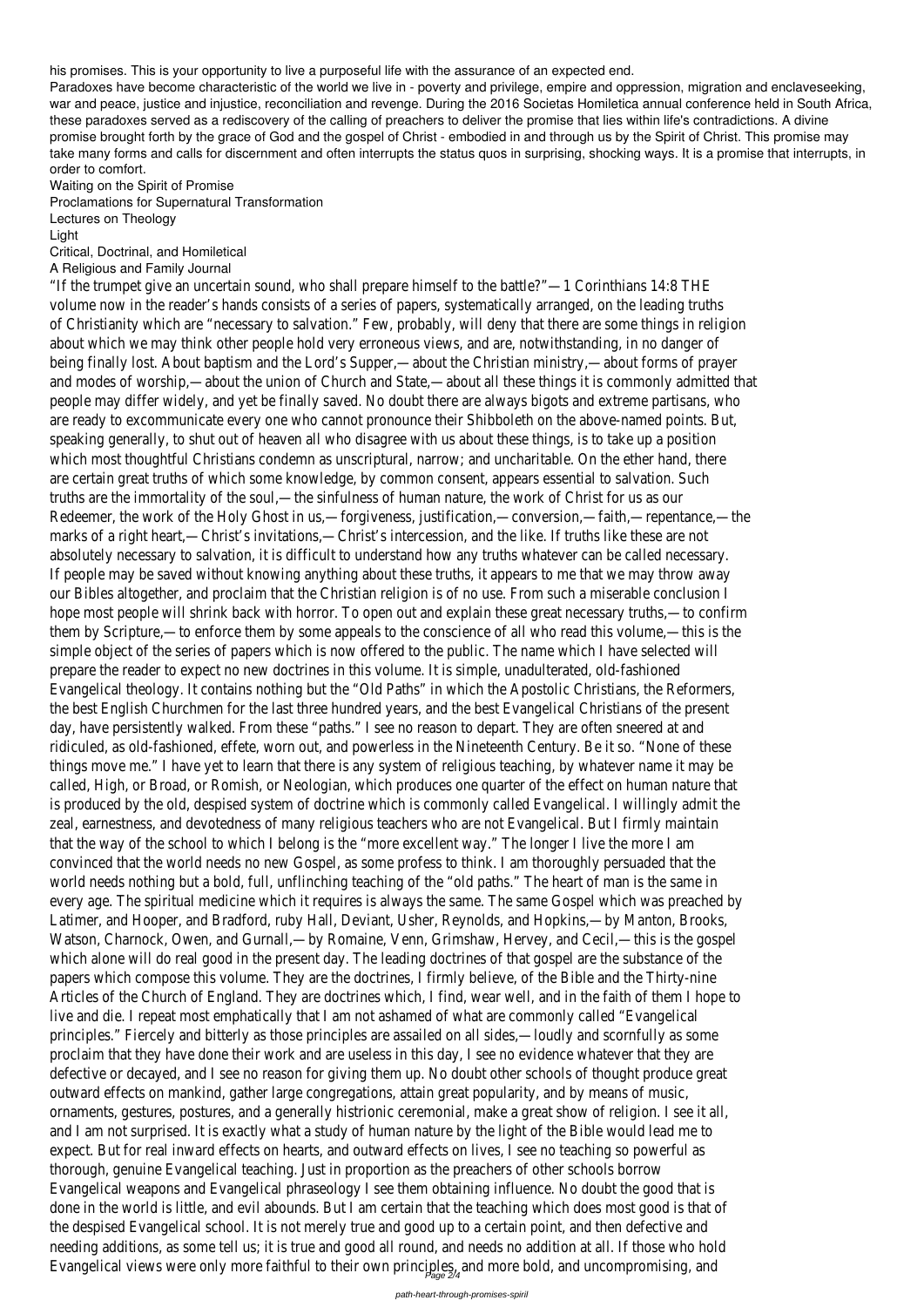decided, both in their preaching and their lives, they would soon find, whatever infidels and Romanists may please to say, that they hold the only lever which can shake the world. The readers of the many tracts which God has allowed me to send forth for thirty years, must not expect much that they have not seen before, in "Old Paths." Experience has taught me, at last, that the peculiar tastes of all classes of society must be consulted, if good is to be done by the press. I am convinced that there are thousands of people in England who are willing to read a volume, but will never look at anything in the form of a tract. It is for them that I now send forth "Old Paths." Those who read through this book continuously, and without a pause, will, doubtless, observe a certain degree of sameness and similarity in some of the papers. The same thoughts are occasionally repeated, though in a different dress. To account for this, I will ask them to remember that most of the papers were originally written separately, and at long intervals of time, in some cases of as much as twenty years. On calm reflection, I have thought it better to republish them, pretty much as they originally appeared. Few readers of a religious book like this read it all through at once; and the great majority, I suspect, find it enough to read quietly only one or two chapters at a time. I now send forth the volume with a deep sense of its many defects; but with an earnest prayer that it may do some good. J. C. LIVERPOOL. This classic includes the following chapters: Chapter 1. Inspiration Chapter 2. Our Souls! Chapter 3. Few Saved! Chapter 4. Our Hope! Chapter 5. "Alive or Dead?" Chapter 6. Our Sins! Chapter 7. Forgiveness Chapter 8. Justification Chapter 9. The Cross of Christ Chapter 10. The Holy Ghost Chapter 11. Having the Spirit Chapter 12. Conversion Chapter 13. The Heart Chapter 14. Christ's Invitation Chapter 15. Faith Chapter 16. Repentance Chapter 17. Christ's Power to Save Chapter 18. Election Chapter 19. Perseverance

In the sixteenth century the Western Church was rent asunder by the quarrel over justification. Today scholars from churches on both sides of the controversy are carefully rethinking the question. Dr. Toon shows how contemporary biblical scholarship and exegesis are attempting to resolve the thorny question of justification without compromising the integrity of either side. Provocative and far-reaching in its analysis and conclusions, Justification and Sanctification gives the student an invaluable introduction while providing the scholar a fresh look at the issue.

Pleading with God

The Homiletic Review

First Nations Version

Christ, the Way, and the Truth, and the Life, etc

Sermons, fragments of sermons and letters [ed. by J. Gadsby].

Or Extracts from Various Authors, Upon the Obligation, the Spirit, and the Success of Prayer...

A Promise for Every Problem God's promises are the substance of faith. The very term promise implies action from God to us. The Greatest Bible Promises series provides you with a deeper understanding of God's enduring Word through accompanying insights from Smith Wigglesworth's best works. Categorized by topic, this book will give you promise verses to claim, hold on to, and live out day by day. But the Comforter, which is the Holy Ghost, whom the Father will send in My name, He shall teach you all things, and bring all things to your remembrance, whatsoever I have said to you. John 14:26 God never made mankind to be a failure. He wants you to know the truth and receive the power of the Holy Spirit to live in victory and peace. This compilation of Bible promises combined with the wisdom of Wigglesworth reveal how the anointing of the Holy Spirit brings God's best for your life. About the King James Version Easy Read Bible (KJVER) The carefully selected verses in Greatest Bible Promises are taken from the new KJVER Bible. Following the original KJV more closely than any other contemporary version available, the KJVER maintains the beauty and language of the KJV but opens it up to a new generation of readers by replacing archaic, hard-to-understand words with their modern-day equivalents.

Waiting on the Spirit of Promise is a study of the life and ministry of Abraham Cheare (1626-1668), containing selections from Cheare's works, and rescuing an important seventeenth-century Baptist from obscurity. Cheare has been overshadowed by other more celebrated Baptist contemporaries, but as the pastor of the Particular Baptist work in Plymouth, Devon, Cheare played a key role in the advance of the Baptist cause in the West Country in the 1650s. His Sighs for Sion is an excellent illustration of early Baptist piety. With the Restoration of the monarchy in 1660, Cheare, like

many other Dissenters, suffered arrest for his refusal to give up preaching. Cheare's prison writings reveal both a sturdy faith in God and a deep-seated piety. Despite the fact that he was incarcerated in a series of "nasty prisons," Cheare used this time of suffering to deepen his walk with God and so provide a model for his congregation of Christian integrity and joy in the midst of trial. To the very end of his life, Cheare eagerly awaited further outpourings of the Spirit of Promise upon the Church and looked forward to that day when his Lord Jesus would make all things right.

Preaching Promise withing the Paradoxes of Life

Being Plain Statements on Some of the Weightier Matters of Christianity

The Remembrancer. [6th]

Century Path

Homely Thoughts on the City of God and the Way to Find It, as Revealed to Men in Experience, Philosophy, Science, and Religion

## 25 Powerful Promises From God

'Holy Spirit and Religious Experience' seeks to find out how far the centrality of the Holy Spirit in Christian experience during the earliest period of the church was maintained or diminished in the third to the fifth generations (ca. AD 90-200). Three themes are explored. First, the sense of encounter with the divine presence, the numinous, a sense of being caught up into the divine being or being overwhelmed by the One who is

Page 3/4